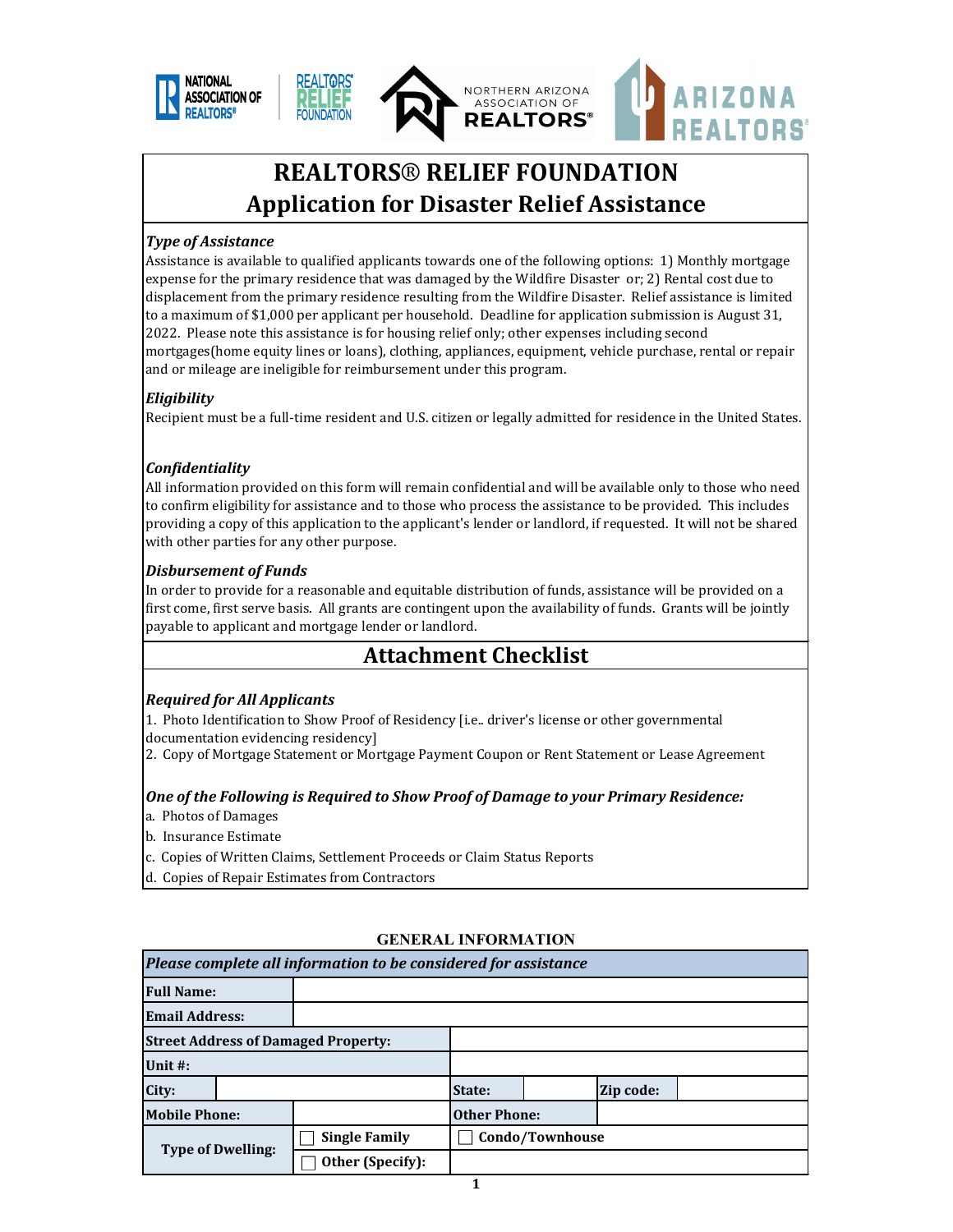| Describe damage/loss relating to your primary residence: |               |  |
|----------------------------------------------------------|---------------|--|
|                                                          |               |  |
|                                                          |               |  |
|                                                          |               |  |
|                                                          |               |  |
|                                                          |               |  |
|                                                          |               |  |
|                                                          |               |  |
|                                                          |               |  |
|                                                          |               |  |
|                                                          |               |  |
|                                                          |               |  |
|                                                          |               |  |
|                                                          |               |  |
| <b>Total Cost of Damage:</b>                             | \$            |  |
| <b>Total Uninsured Loss to Primary Residence:</b>        | $\frac{1}{2}$ |  |
| If displaced from your primary residence, when do you    |               |  |
| expect to be able to return to your home?                |               |  |

### **PROPERTY INFORMATION/DESCRIPTION OF LOSS**

| Please detail any financial assistance you have received from other sources: |  |  |  |  |
|------------------------------------------------------------------------------|--|--|--|--|
| Provider<br><b>Description of Assistance</b><br><b>Amt Received</b>          |  |  |  |  |
|                                                                              |  |  |  |  |
|                                                                              |  |  |  |  |
|                                                                              |  |  |  |  |
|                                                                              |  |  |  |  |
|                                                                              |  |  |  |  |
|                                                                              |  |  |  |  |

| Please indicate type of               | $\Box$ Mortgage payment (primary residence) |                                 |  |  |
|---------------------------------------|---------------------------------------------|---------------------------------|--|--|
| assistance sought:                    |                                             | Rental cost (temporary housing) |  |  |
| Amount of monthly housing obligation: |                                             |                                 |  |  |
| <b>Mortgage:</b>                      |                                             | <b>Rent:</b>                    |  |  |

| Name of lender/mortgage servicer: |  |
|-----------------------------------|--|
| <b>Website address:</b>           |  |
| Telephone:                        |  |
| <b>Mortgage Loan Account #:</b>   |  |
| Name of landlord:                 |  |
| <b>Telephone:</b>                 |  |